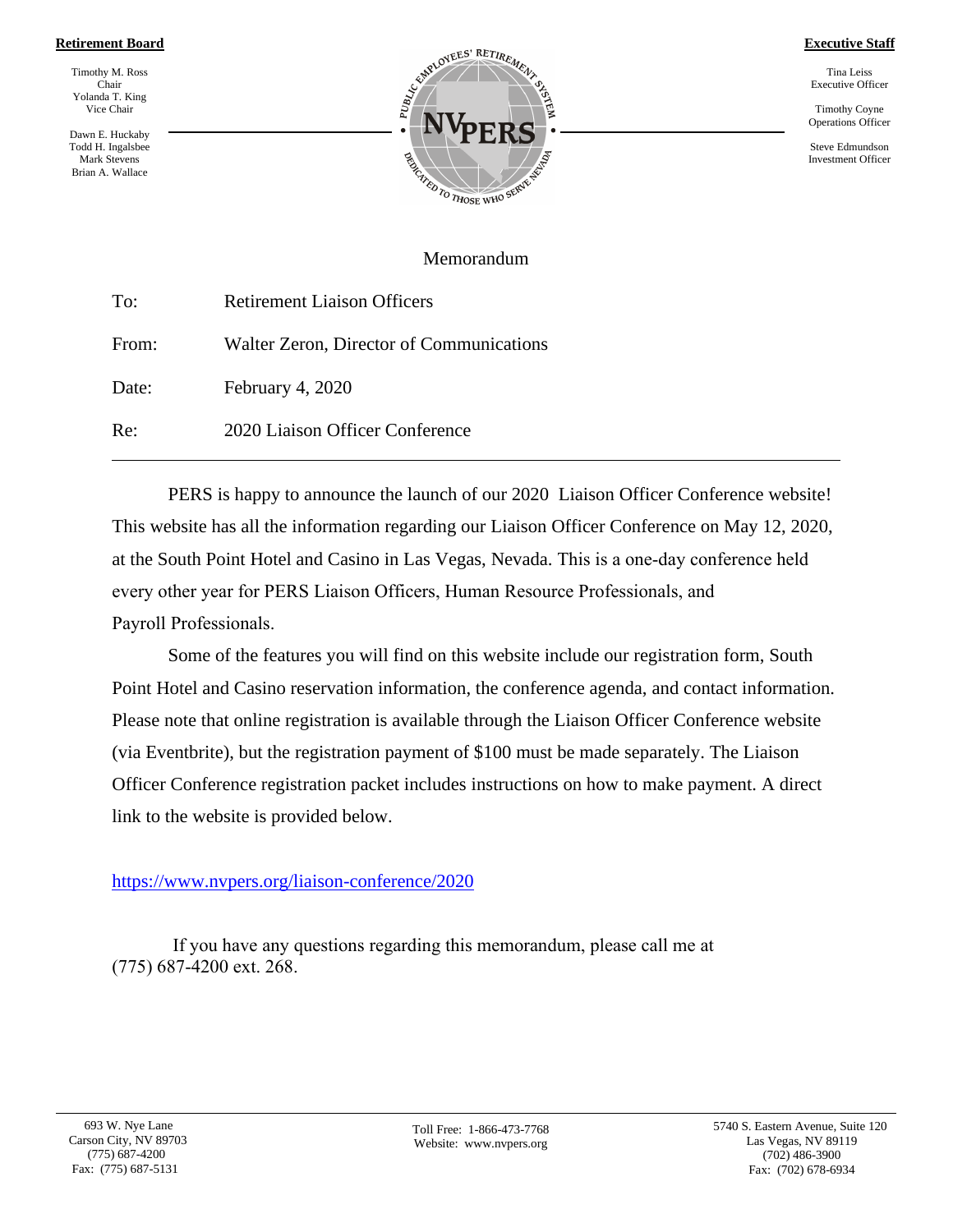

CONFERENCE

# $\frac{1}{2}$  May 12, 2020<br>South Point Motel LAS VEGAS, DEVADA

South Point Hotel 9777 Las Vegas Blvd S Las Vegas, NV 89183  $(702) 796 - 7111$ 

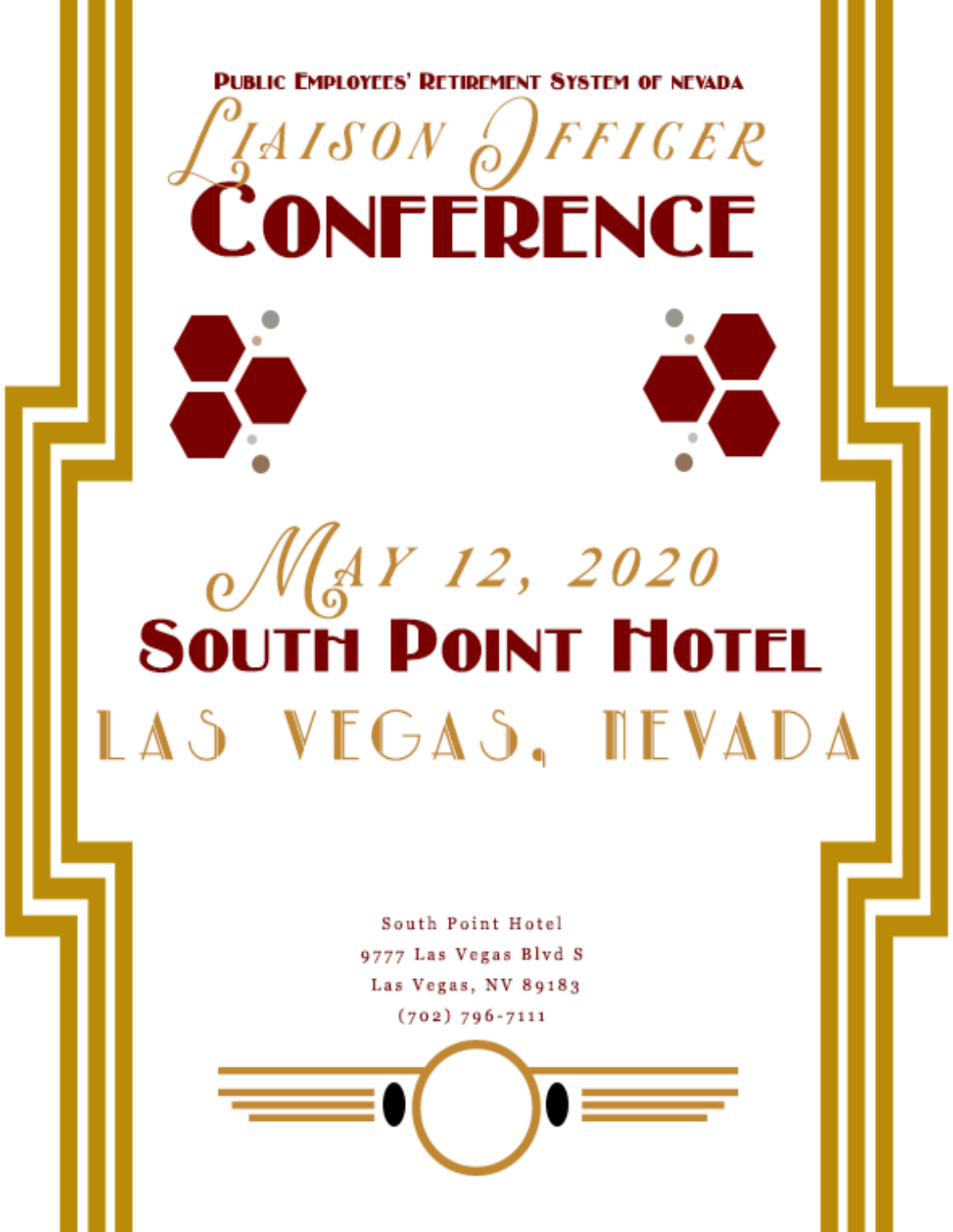# PERS CORDIALLY INVITES YOU TO THE: **2020 LIAISON OFFICER CONFERENCE**

PERS is pleased to host the 2020 Liaison Officer Conference at the South Point Hotel. This is a one day conference held every other year for PERS Liaison Officers, Human Resource Professionals, and Payroll Professionals. Employees newly assigned to perform PERS functions and those who want to stay current on changes are encouraged to attend in order to receive essential training. This year's conference will dedicate more time to breakout sessions which will be offered multiple times throughout the day. This will also allow you to ask questions and network with other agency representatives. Breakout topics will include payroll reporting, retirement processing, reemployment, audit process, and more!

Don't miss this great opportunity to connect with other employer representatives as well as our own PERS staff! Make your reservation today!



**Tuesday, May 12, 2020 South Point Hotel Las Vegas, Nevada**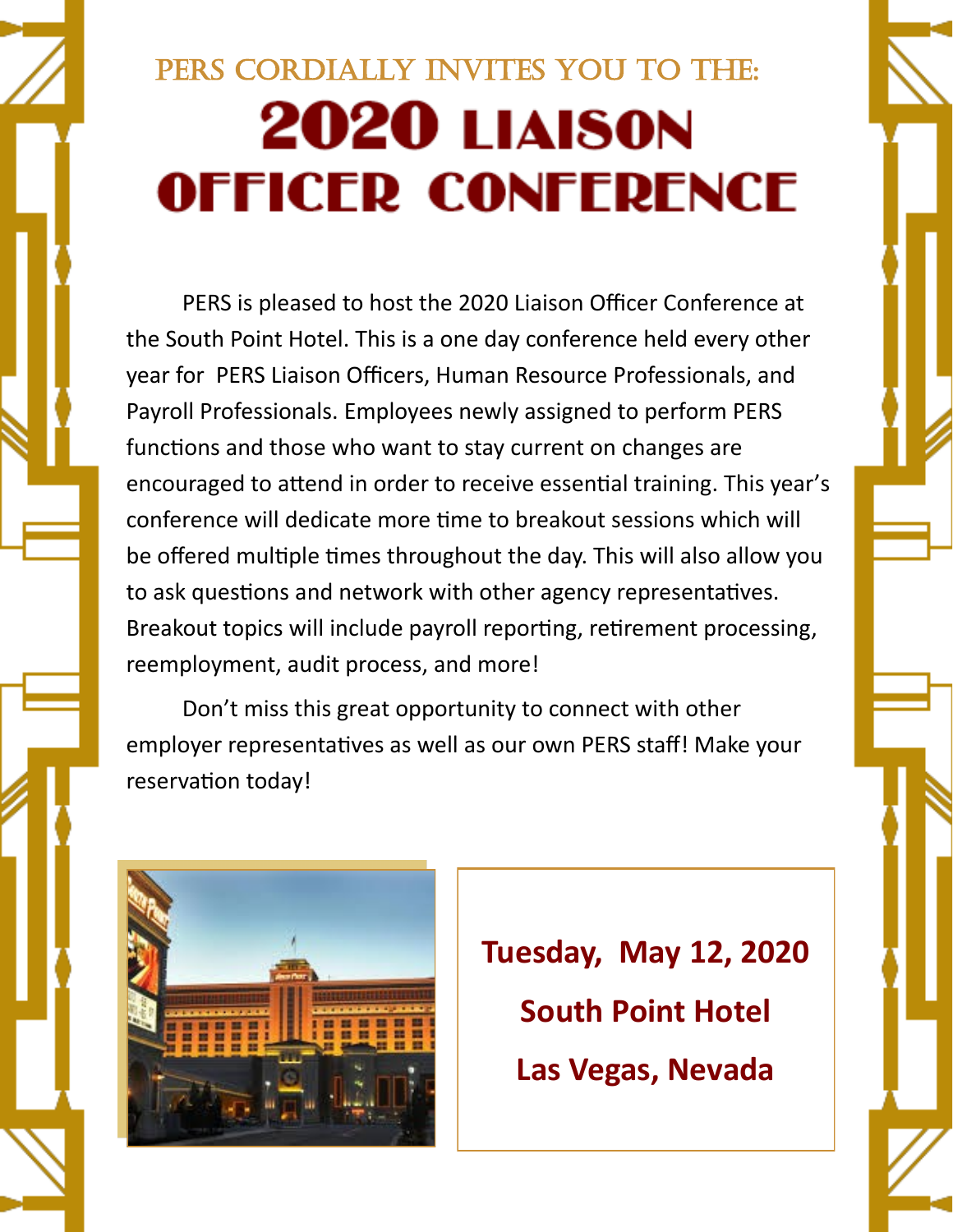# **LIAISON OFFICER CONFERENCE**

#### Registration Information:

**Registration Fee:** \$100**\*** per attendee

**Registration Due Date:** April 13, 2020 **(Please submit your registration forms. It is very important that we have an accurate count of attendees prior to April 20, 2020.)**

**\***If we receive your registration form after April 13, 2020, the registration fee will be \$120 per attendee. We will not accept any registration forms after April 20, 2020. A registration form is included with this brochure and is also available at www.nvpers.org. Registration is also available online through the 2020 Liaison Officer Conference website: [www.nvpers.org/liaison](https://www.nvpers.org/liaison-conference/2020)-conference/2020

#### CONFERENCE DETAILS:

| Location:     | South Point Hotel                                                                                                  |  |
|---------------|--------------------------------------------------------------------------------------------------------------------|--|
|               | 9777 Las Vegas Blvd South                                                                                          |  |
|               | Las Vegas, NV 89183                                                                                                |  |
|               | (702) 796-7111                                                                                                     |  |
|               | <b>Check-in:</b> 8:00 $a.m. - 8:30 a.m.$                                                                           |  |
| Fee Includes: | Resource materials, continental breakfast, lunch and refreshments.                                                 |  |
|               | <b>PERS Contacts:</b> Pamela Young at pyoung@nvpers.org or at 775-687-4200 ext. 255<br>or Toll Free (866) 473-7768 |  |
|               | Walter Zeron at wzeron@nvpers.org or at 775-687-4200 ext. 268                                                      |  |
|               | or Toll Free (866) 473-7768                                                                                        |  |

#### Accommodations:

**Attendees are responsible for making their own lodging and travel arrangements. Conference Hotel: South Point Hotel** Discount Group Code **(LIA0512)** Room Rate \$60.00 Resort fee \$14.00 + taxes and fees

**Toll Free Reservations:** (866) 791-7626

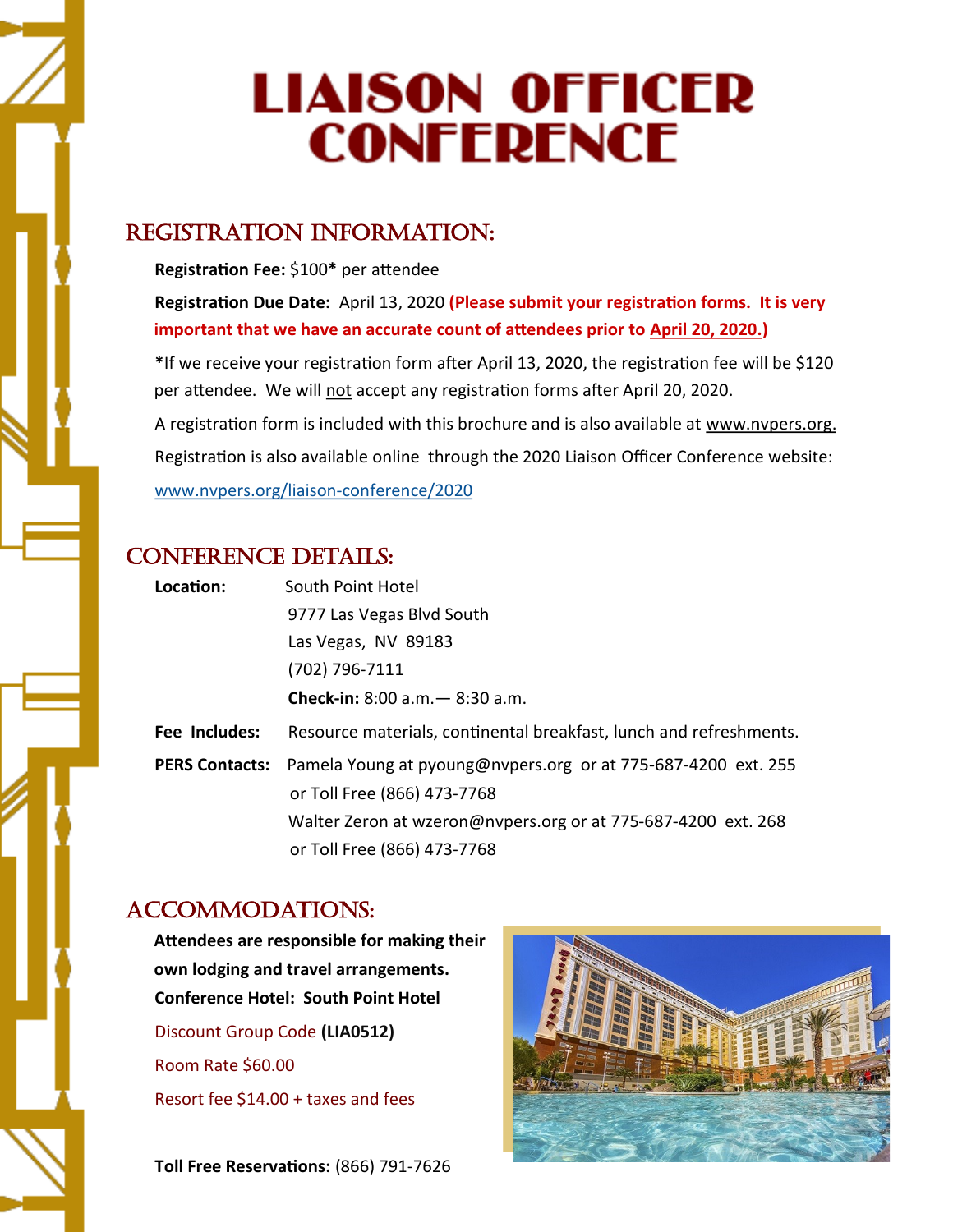

## Agency Information:

| <b>Agency Name:</b>    |                     |  |  |
|------------------------|---------------------|--|--|
| <b>Agency Address:</b> |                     |  |  |
| <b>Attendees:</b>      |                     |  |  |
| <b>Attendee Name</b>   |                     |  |  |
| <b>E-mail address</b>  | <b>Phone number</b> |  |  |
| <b>Attendee Name</b>   |                     |  |  |
| <b>E-mail address</b>  | <b>Phone number</b> |  |  |
| <b>Attendee Name</b>   |                     |  |  |
| <b>E-mail address</b>  | <b>Phone number</b> |  |  |

## Payment Information:

**Checks only please.** PERS does **not** accept Purchase Orders, Vouchers or Credit Card Payment. State of Nevada employees will process checks through the State Controller .

Number of Attendees: \_\_\_\_\_\_\_\_\_\_\_ x **100.00** \* (\*\$120 if registering between 4/14/2020—4/20/2020)

Total Due: \$\_\_\_\_\_\_\_\_\_\_\_\_\_ Make check payable to: **PERS Administrative Fund**

Submit your registration form and payment on or before **April 13, 2020** to: **PERS** 

**ATTN: Pamela Young 693 W. Nye Lane Carson City, NV 89703**